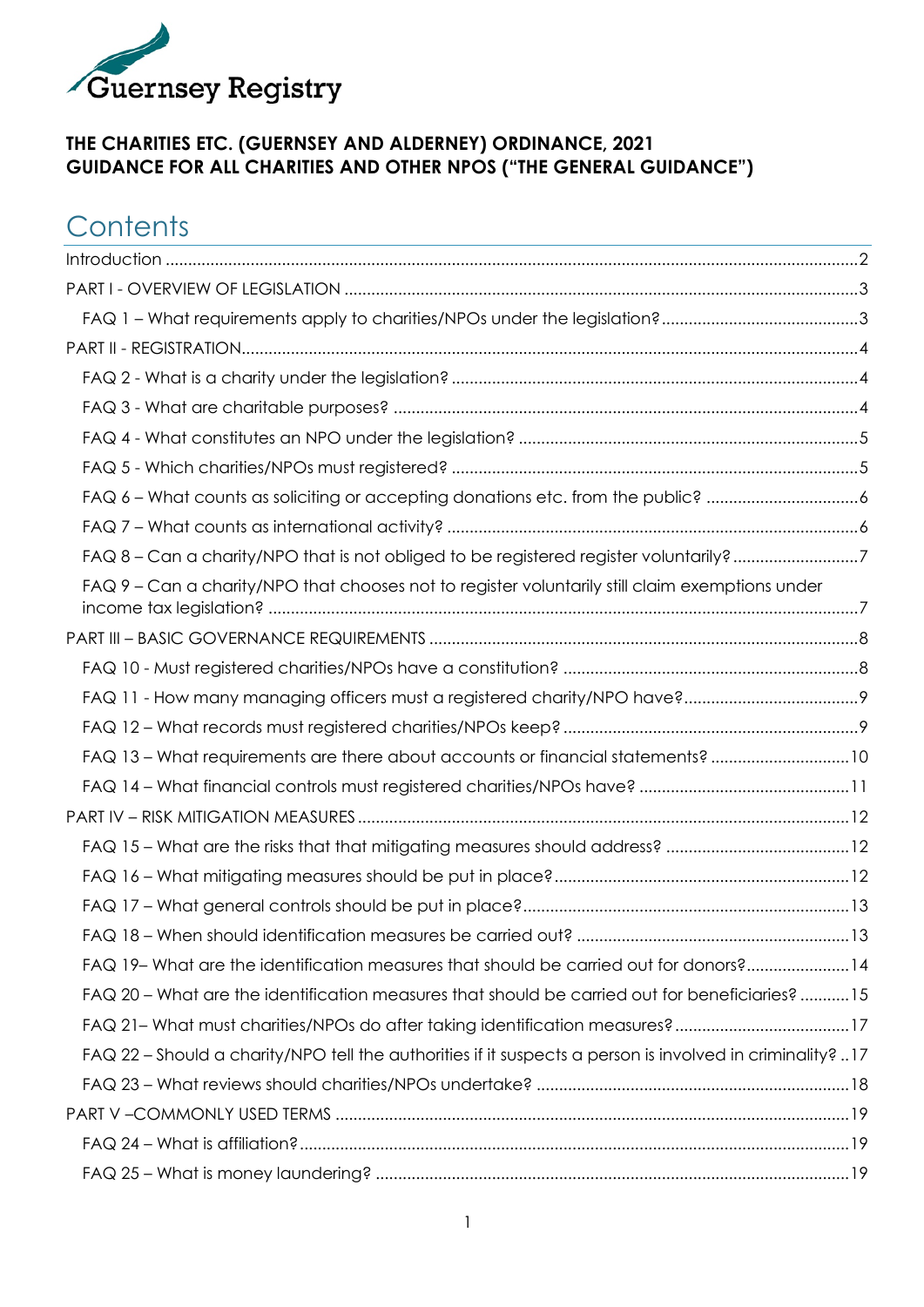

|--|

## <span id="page-1-0"></span>**Introduction**

This guidance is for all charities and other non-profit organisations ("NPOs") on the requirements of The Charities etc. (Guernsey and Alderney) Ordinance, 2021 and the Charities etc. (Amendments, Exemptions, Governance and Specified Amount) (Guernsey and Alderney) Regulations, 2021, referred to as the "legislation".

There is additional guidance for charities/NPOs which are internationally active due to the higher risk due to their international profiles.

This guidance is to assist charities/NPOs to understand the requirements that apply to them. It does not replace the legislation and it does not cover all matters addressed in the legislation. It is important that charities/NPOs familiarise themselves with the legislation to ensure that they are fully aware of all their requirements.

The objectives of the Ordinance and Regulations are:

- (1) To promote accountability, integrity and public confidence in the administration and management of the sector.
- (2) To meet international standards aimed at preventing the sector from being abused for criminal purposes (terrorist financing, money laundering, fraud, bribery and corruption).
- (3) To give comfort to donors and others providing funding to an NPO that their donations will be used to achieve the registered purposes.

Due to charities/NPOs reputational benefits from registration the requirements apply to all registered charities/NPOs whether their registration was compulsory or voluntarily. However, the requirements vary depending if the charity/NPO has international activity or is domestically focused and for domestically focused charities/NPOs, depending on the asset value and if they solicit or accept funds from the public. The legislation creates a risk–based sliding scale of requirements applicable to different types of charities/NPOs or activity. Please refer to the checklists.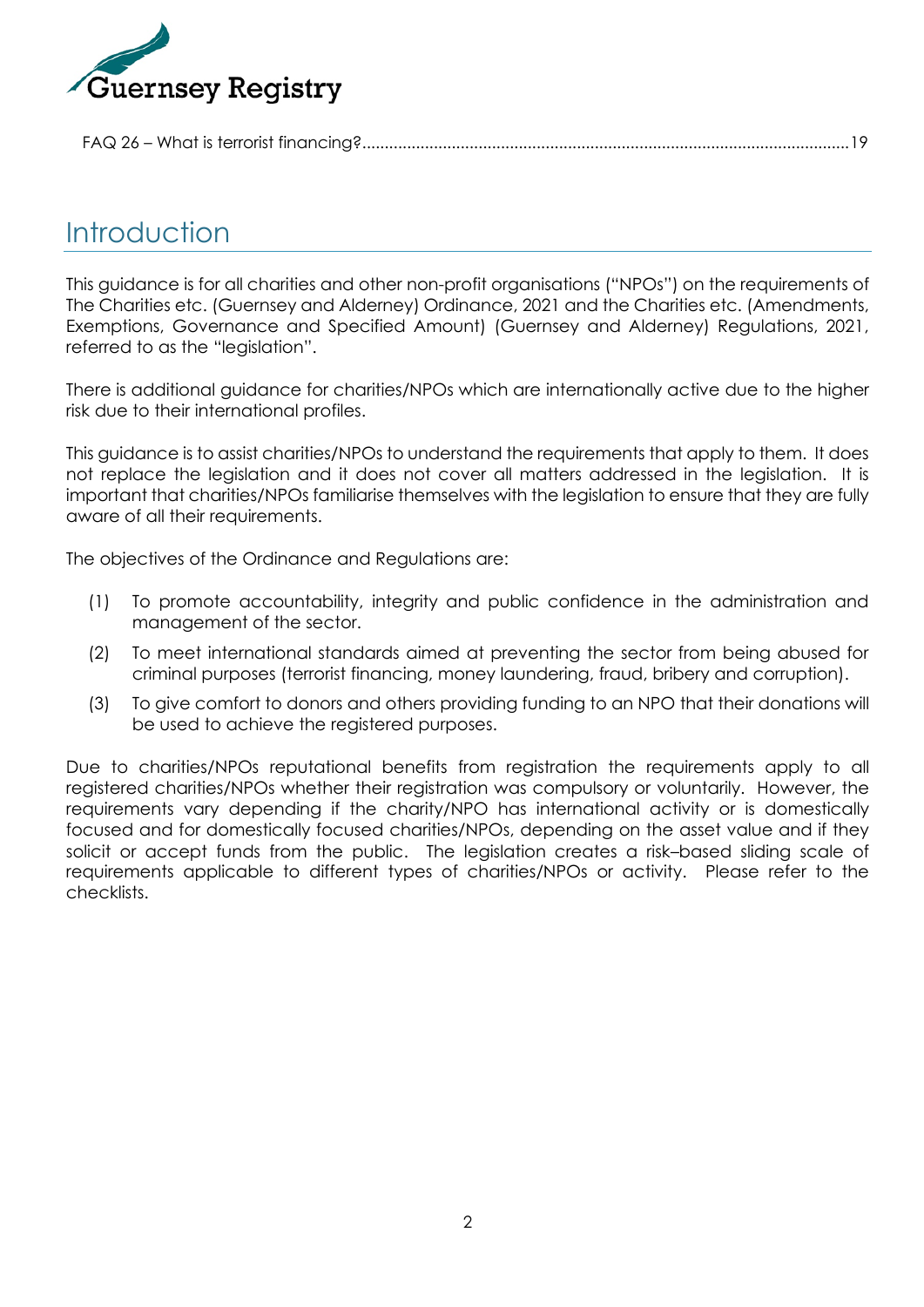

# <span id="page-2-0"></span>PART I - OVERVIEW OF LEGISLATION

### <span id="page-2-1"></span>FAQ 1 – What requirements apply to charities/NPOs under the legislation?

All charities/NPOs that carry out international activities must register. It is also compulsory for charity/NPOs to register if their assets are £100,000 or more or their turnover is £20,000 or more. Charities/NPOs that are not required to register may do so voluntarily.

When an organisation applies for registration, it must provide details about its activities and the individuals who control it. Once registered, a charity/NPO must update the Registrar within 21 days about any changes to their registration details including details about any criminal offences committed by its officers. Only charities/NPOs that work with children or vulnerable adults, need to carry out a Disclosure and Barring Service check on its officers.

All registered charities/NPOs are required to submit an annual validation at the beginning of each calendar year and no later than 28 February.

Registered charities/NPOs are subject to governance measures:

**Basic governance measures** set out the minimum standards expected of all charities/NPOs on the register in line with current best practice.

**Financial crime risk mitigate measures** are risk-based and contain additional requirements for charities/NPOs that carry out international activity in line with current best practice.

All charities/NPOs are required to report, to the Registrar, payments made outside the Bailiwick of **£100,000** or more. Excluding:

- Donation of physical items e.g., clothing or equipment.
- Payments that are incidental to the purposes of the charity/NPO to support a person from the Bailiwick who is residing elsewhere for reasons connected to the payment (i.e., medical treatment)
- Payments to an affiliated organisation in the UK, Jersey or the Isle of Man.

This reporting requirement **applies to all registered charities/NPOs** but in practice effects charities/NPOs that are internationally active.

Basic governance measures are:

- Constitution or/and other governing documents that cover minimum legislation requirements and provide a copy to the Registrar,
- Maintain financial records demonstrating that charity/NPO's assets are being applied in line with its objectives
- Annual financial statements (and in some cases file them with the Registrar)
- Make and keep records of meetings, decisions, contractual documents etc
- Standard measures to ensure financial probity and transparency (e.g., as far as possible passing funds through their bank accounts).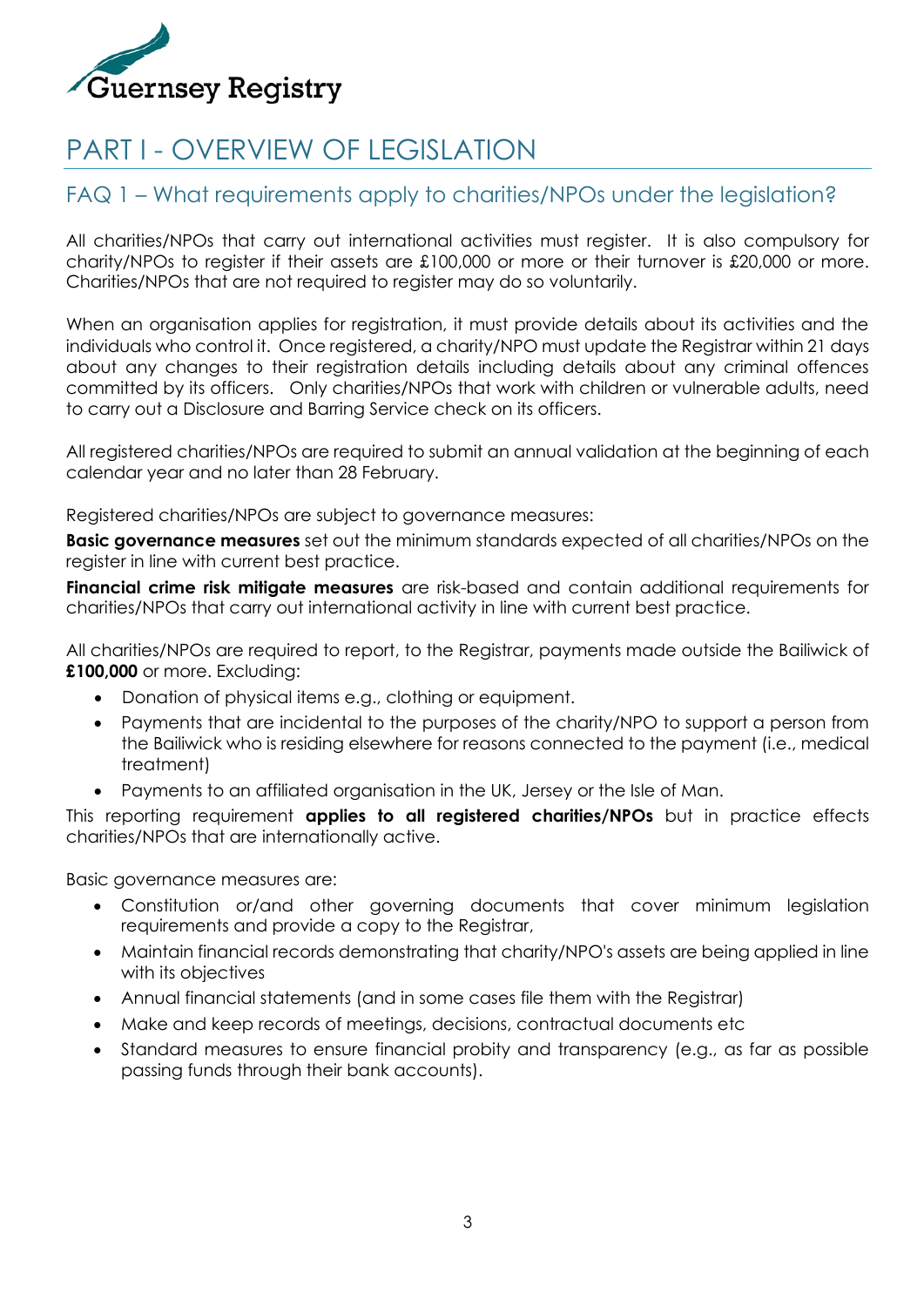

Risk mitigation measures, again in broad terms, are requirements to;

- Put in place controls to ensure that it and its activities cannot be used for the purposes of money laundering, fraud, bribery and corruption.
- Identify donors and beneficiaries in certain situations.
- Periodically review compliance with the legislation and take steps to address any issues of non-compliance.

There are exemptions from some requirements for certain types of registered charity/NPO. For example:

Registered charities/NPOs that have a British parent organisation (i.e. one that is registered in the UK, Jersey or Isle of Man) only require governing documents to cover matters not already dealt with in the constitution of the British parent organisation (and may be modified or disapplied by the Registrar if they think it appropriate).

The requirement to file annual financial statements with the Registrar does not apply to charities/NPOs that register voluntarily.

In addition, the risk-based approach means that requirements do not apply when an event is unlikely. For example, a charity/NPO with a purely domestic focus is unlikely to receive payments from outside the Bailiwick so will not be required to carry out identification measures on donors.

#### **Charities/NPOS that are not required to register and do not register voluntarily are not subject to any requirements under the legislation.**

## <span id="page-3-0"></span>PART II - REGISTRATION

### <span id="page-3-1"></span>FAQ 2 - What is a charity under the legislation?

An organisation is a charity if all of its purposes are charitable (or are ancillary or incidental to its charitable purposes), **and** it provides benefit for the public or a section of the public by carrying out its purposes.

### <span id="page-3-2"></span>FAQ 3 - What are charitable purposes?

The "charitable purposes" are set out in Schedule 4 of the Ordinance, as follows:

- (a) the prevention or relief of poverty,
- (b) the advancement of education,
- (c) the advancement of religion,
- (d) the advancement of health,
- (e) the saving of lives,
- (f) the advancement of citizenship or community development,
- (g) the advancement of the arts, heritage, culture or science,
- (h) the advancement of public participation in sport,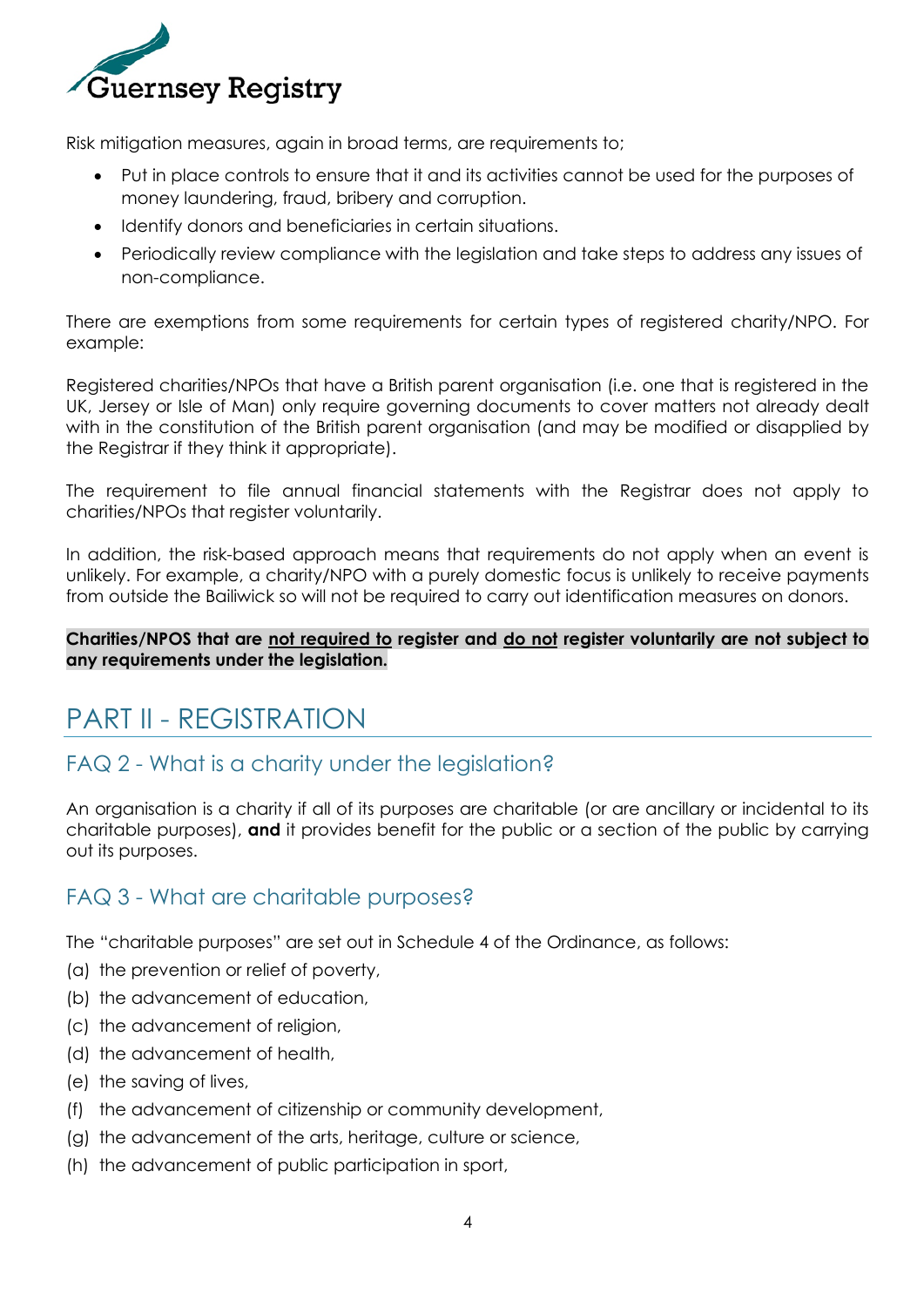

- (i) the provision of recreational facilities, or the organisation of recreational activities, with the object of improving the conditions of life for the persons for whom the facilities or activities are primarily intended,
- (j) the advancement of human rights, conflict resolution or reconciliation,
- (k) the promotion of religious or racial harmony.
- (l) the promotion of equality and diversity,
- (m) the advancement of environmental protection or improvement,
- (n) the relief of those in need by reason of age, ill-health, disability, financial hardship or other disadvantage,
- (o) the advancement of animal welfare, and
- (p) any other purpose that may reasonably be regarded as analogous to any of the purposes listed in subparagraphs (a) to (o)

### <span id="page-4-0"></span>FAQ 4 - What constitutes an NPO under the legislation?

An organisation is an NPO if it does not fit the criteria to be a charity but is established solely or principally for the non-financial benefit of its members or for the benefit of the public. An example of an NPO would include a private members club.

### <span id="page-4-1"></span>FAQ 5 - Which charities/NPOs must registered?

Charities/NPOs must be registered if they are based in Guernsey or Alderney, and they fall into one or both of the following categories -

Category 1 - charities/NPOs that have gross assets and funds of £100,000 or more, or a gross annual income of over £20,000 ("the financial threshold"). Except for charities/NPOs that meet the financial threshold but do not solicit or accept donations, funds or contributions from the public (see FAQ 6).

Category 2 - charities/NPOs that engage in international activities, in other words those that raise or distribute assets abroad (See FAQ 7). Charities/NPOs in this category must be registered, regardless of whether they meet the financial threshold or solicit or accept donations etc. from the public.

The Registrar has the power to refuse to register an organisation in certain situations. This includes cases where the Registrar:

- Is not satisfied that the NPO is within the definition of charity/NPO.
- Has concerns about the running of the organisation, or the individuals running it.
- It would not be in the public interest to do so (for example where an organisation adversely effects the human rights of individuals, promotes discrimination against sections of the community, or encourages hate crimes).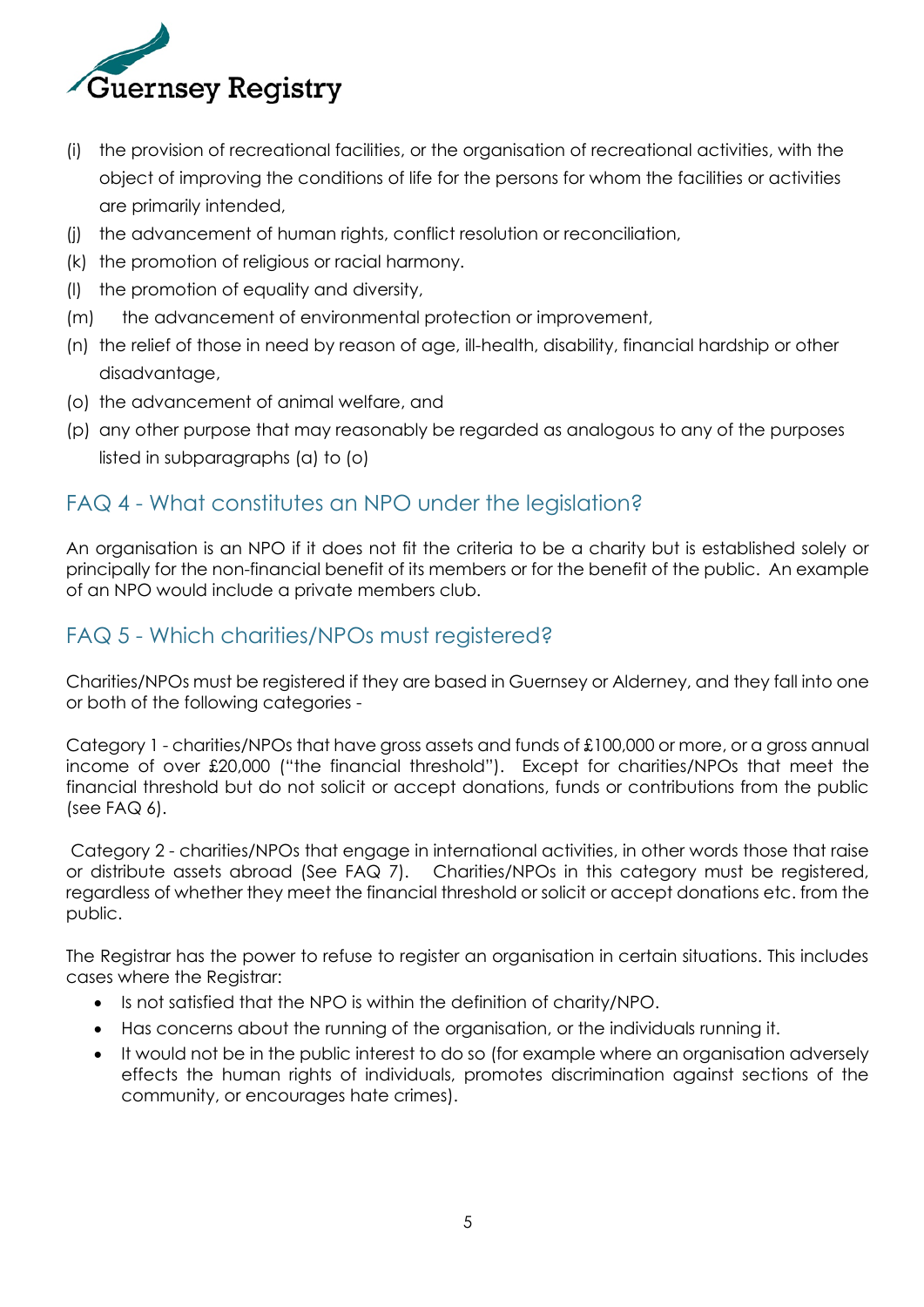

### <span id="page-5-0"></span>FAQ 6 – What counts as soliciting or accepting donations etc. from the public?

A charity/NPO solicits or accepts donations etc. from the public if, in the normal course of its activities, it applies for or accepts sponsorship, grants or donations from the public, expects to do this or holds itself out as doing this. This applies to any type of donation, whether in the form of cash or physical items.

Holding itself out as soliciting or accepting donations from the public includes having donation information/ability on a website or publicising the receipt of sponsorships or grants.

#### The following are **NOT soliciting or accepting donations**:

- Accepting a bequest unless the charity/NPO invites legacies from the public.
- Fundraising (events or sales) that involves providing something (specific benefit or item) in exchange for a payment unless it is incidental to a donation (e.g. free tickets to sponsors or flag day sticker). Such fundraising is commercial and not fully dependent on public goodwill.
- Private charitable trusts or a purpose foundation set up as a restructuring vehicle.
- Club or groups funded exclusively by membership i.e. subscriptions. Public does not include the members of a charity/NPO itself (i.e. those with voting rights) or their family or close associates\*.
- Funded exclusively by individuals who are closely linked to the charity/NPO, and their family or close associates\*. (i.e. employees or volunteers)
- Religious charities/NPOs funded exclusively by event/service attendees.
- Sporting or cultural events (e.g. a choir or a badminton club) funded exclusively by participants fees (other than the audience)

\*A close associate is somebody with a close business relationship including fellow charity/NPO partner or board member but would not normally apply to external third parties (e.g. an accountant or lawyer providing services).

#### **However, in all these examples the organisation will still be required to register if it engages in international activity (see FAQ 7).**

### <span id="page-5-1"></span>FAQ 7 – What counts as international activity?

A charity/NPO engages in international activity if, in the routine course of its activities, the charity/NPO receives (or expects to receive) assets from parties outside the Bailiwick or provides (or expects to provide) assets to parties outside the Bailiwick.

This will apply to local charities/NPOs that are branches or affiliate members of an organisation based elsewhere, if they receive funding from or raise funds for that organisation. It will also apply to charities/NPOs that are established for the specific purpose of providing assistance to other parts of the world.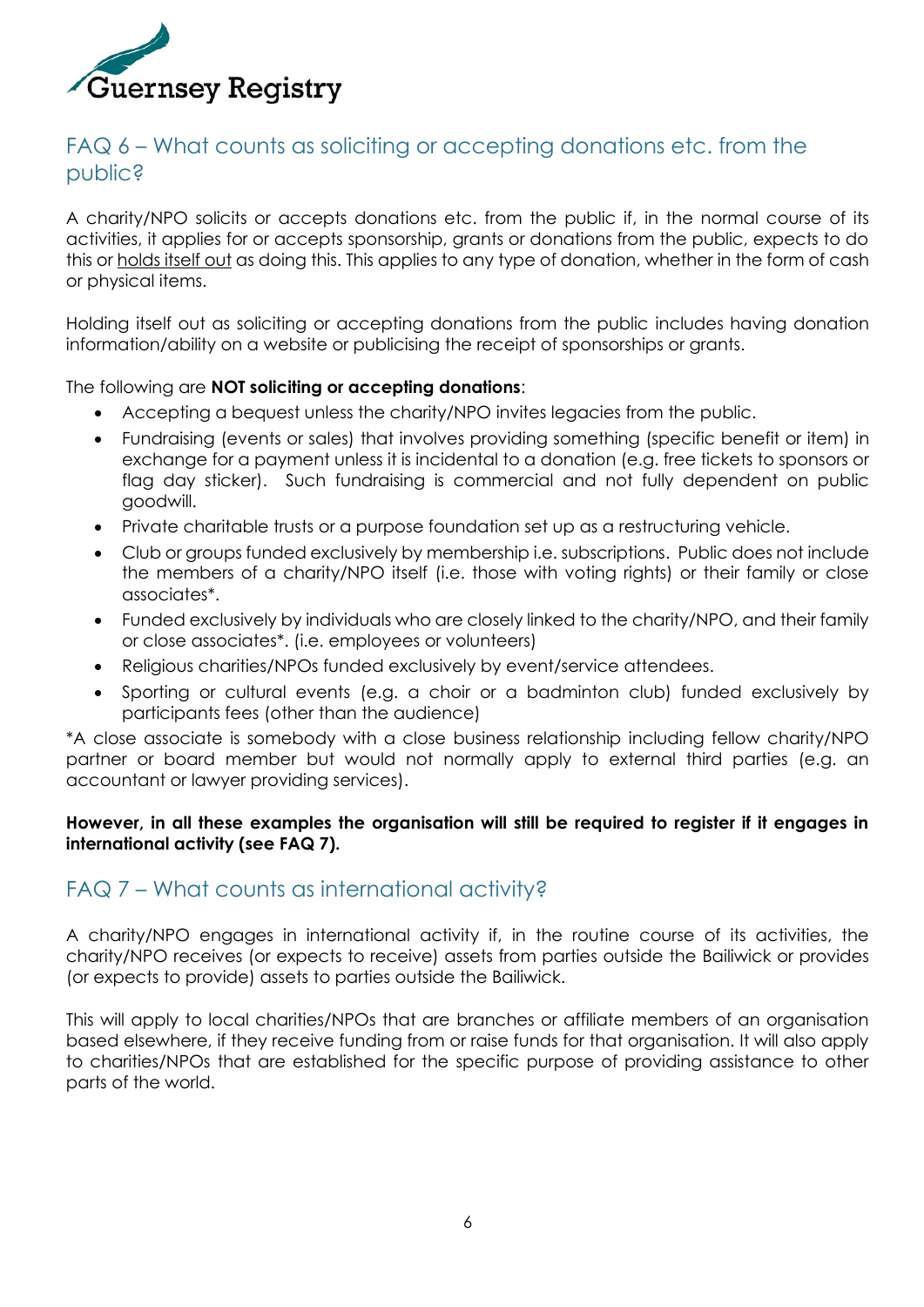

The following distributing of assets outside the Bailiwick are **NOT international activity**:

- (1) Incidental expenditure, e.g. purchase of equipment from a foreign supplier, or coach hire to transport sports teams whilst abroad, or payments to an affiliated organisation outside the Bailiwick purely for administrative purpose such as a registration fee.
- (2) Charities/NPOs with domestically focused purpose but occasionally distribute physical items such as clothing or equipment overseas for the support of purposes in another country that are linked to its purposes in the Bailiwick (e.g. a local sports club that at the end of the season sends its used kit to a team in a developing country, or a PTA that sends textbooks to a school in a deprived area.) This exemption is on the basis that although such physical items potentially have a high value in certain parts of the world, the volume is likely to be low in contrast to charities/NPOs specifically set up for this purpose and which are required to register.
- (3) Charities/NPOs whose purpose is to fund persons from the Bailiwick receiving services from a provider outside the Bailiwick. This could be payments related to a person's medical treatment or schooling in the UK, or payments to cover the expenses of a friend or family member who is providing support to the person when he or she is outside the Bailiwick.
- (4) Where the payment is in line with the purposes of the charity/NPO but is *de minimis,* or in other words is of a very low amount. An example would be where a charity/NPO exists to provide support for young musicians, if one of its officers is on tour abroad with the members of an orchestra and he or she gives them money to purchase refreshments. As this would technically be in line with the purposes of the charity/NPO it would not be an incidental expense, but the low sums involved mean that it would be considered *de minimis*.

Therefore, charities/NPOs whose only international activity comes within one or other of these four categories do not need to register, unless they both meet the financial threshold and solicit or accept donations from the public (see FAQs 5 and 6).

### <span id="page-6-0"></span>FAQ 8 – Can a charity/NPO that is not obliged to be registered register voluntarily?

A charity or NPO based in in Guernsey or Alderney that is not required to be registered may apply for voluntary registration. Voluntary registration brings with it most of the same governance requirements as compulsory registration. This is to protect the public in view of the credibility conferred by registration. See FAQ 5 re Registrar's power to refuse to registration.

### <span id="page-6-1"></span>FAQ 9 – Can a charity/NPO that chooses not to register voluntarily still claim exemptions under income tax legislation?

Income tax legislation exemptions only apply to registered charities/NPOs and are not available to charities/NPOs that choose not to register. Therefore, this is an advantage of voluntary registration.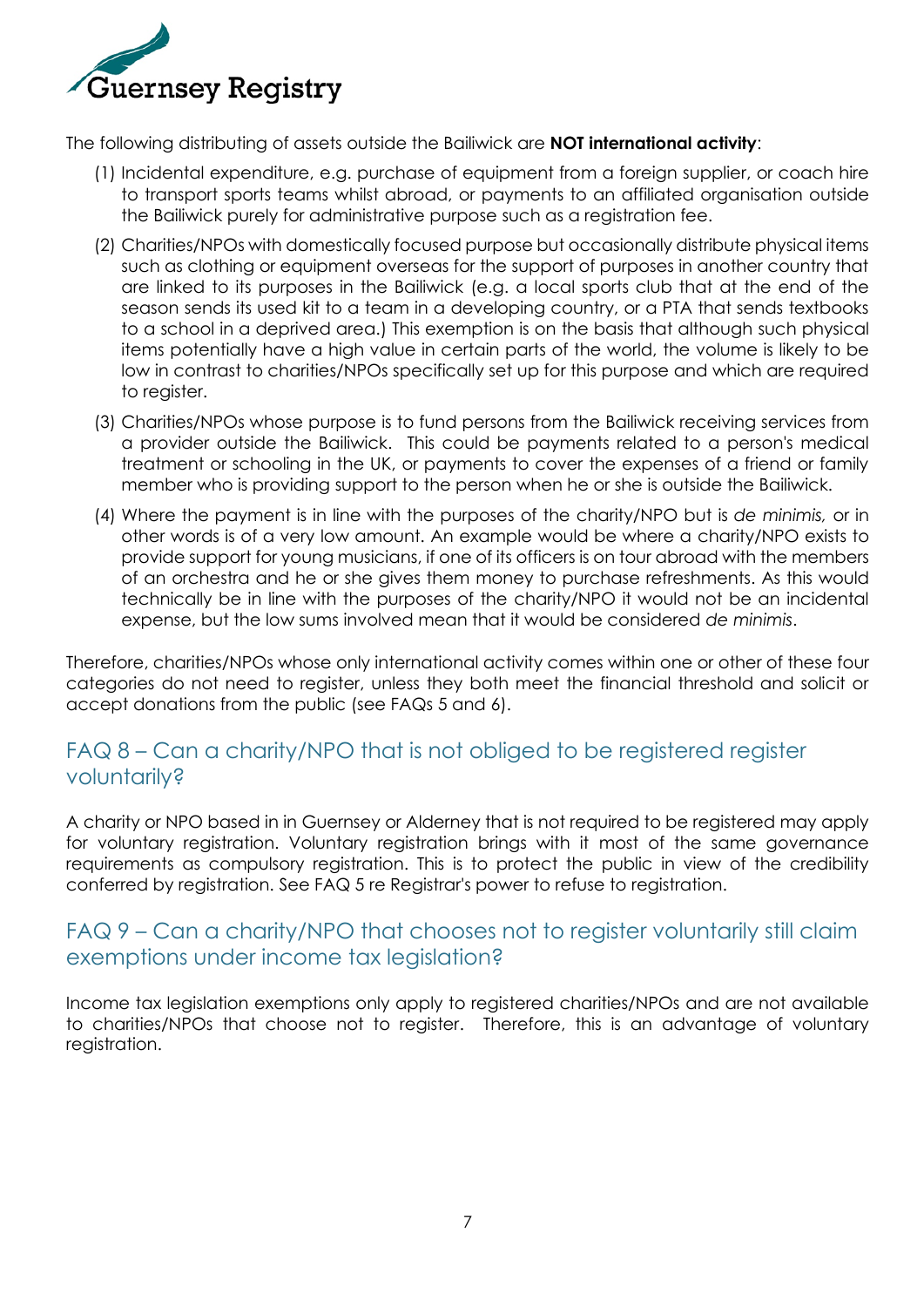

# <span id="page-7-0"></span>PART III – BASIC GOVERNANCE REQUIREMENTS

### <span id="page-7-1"></span>FAQ 10 - Must registered charities/NPOs have a constitution?

Yes, and they must be filed with the Guernsey Registry.

Registered charities/NPOs (including those that are voluntarily registered) must have constitutional documentations that, as a minimum, contain the information set out in the Schedule to the Regulations ("Schedule"). They set out the charity/NPO purposes, its membership, the number of board members (or other managing officers such as trustees), the appointment, removal and replacement of managing officers, how meetings are conducted, voting rights, and provisions for the administration of assets.

There are two exceptions:

- (1) Branches: registered charities/NPOs that are branches of a British parent organisation (i.e. one registered with the Charity Commission for England and Wales, the Scottish Charity Regulator or the corresponding bodies in Jersey or the Isle of Man) and whose only activity within the Bailiwick is to raise funds etc. for the British parent organisation. Branches can rely on the constitutional documents of their British parent organisation instead of having their own. Provided that where the constitutional documents of the British parent do not cover all of the matters within the Schedule, the local charity/NPO must have its own constitutional documentation to address the matters that are missing.
- (2) Charities/NPOs in existence when the Regulations came into force (29/04/2022) that are governed by legislation or an instrument (e.g. a trust deed) that is incompatible with matters in the Schedule and the charity/NPO has no power to change this, it may apply to the Registrar for a direction that the requirements in question do not apply to it.

#### Proportionate:

The Schedule is not prescriptive about the way in which the constitutional documentation deals with each matter. This flexibility allows constitutional documentation to be proportionate to the circumstances of the charity/NPO. For example, the provisions governing the administration of assets might need to be detailed for a charity/NPO with a significant investment portfolio but those with low value assets would probably need no more than a requirement to have a bank account with specified signatories.

#### Filing:

Copies of constitutional documentation must be provided to the Registrar when applying for registration and within 21 days of any changes or additions.

#### More than one document:

It is recommended that this documentation takes the form of a constitution, but it need not, and it may comprise more than one document. It is key that all the required information is covered in official, agreed and recorded documents.

The way this is achieved may vary depending on the type of organisation involved. For example, a company (LBG) will include these matters in its memorandum and articles of association, and a trust will have a trust deed. Charities/NPOs can either amend those documents as necessary or append a further document that contains the missing information.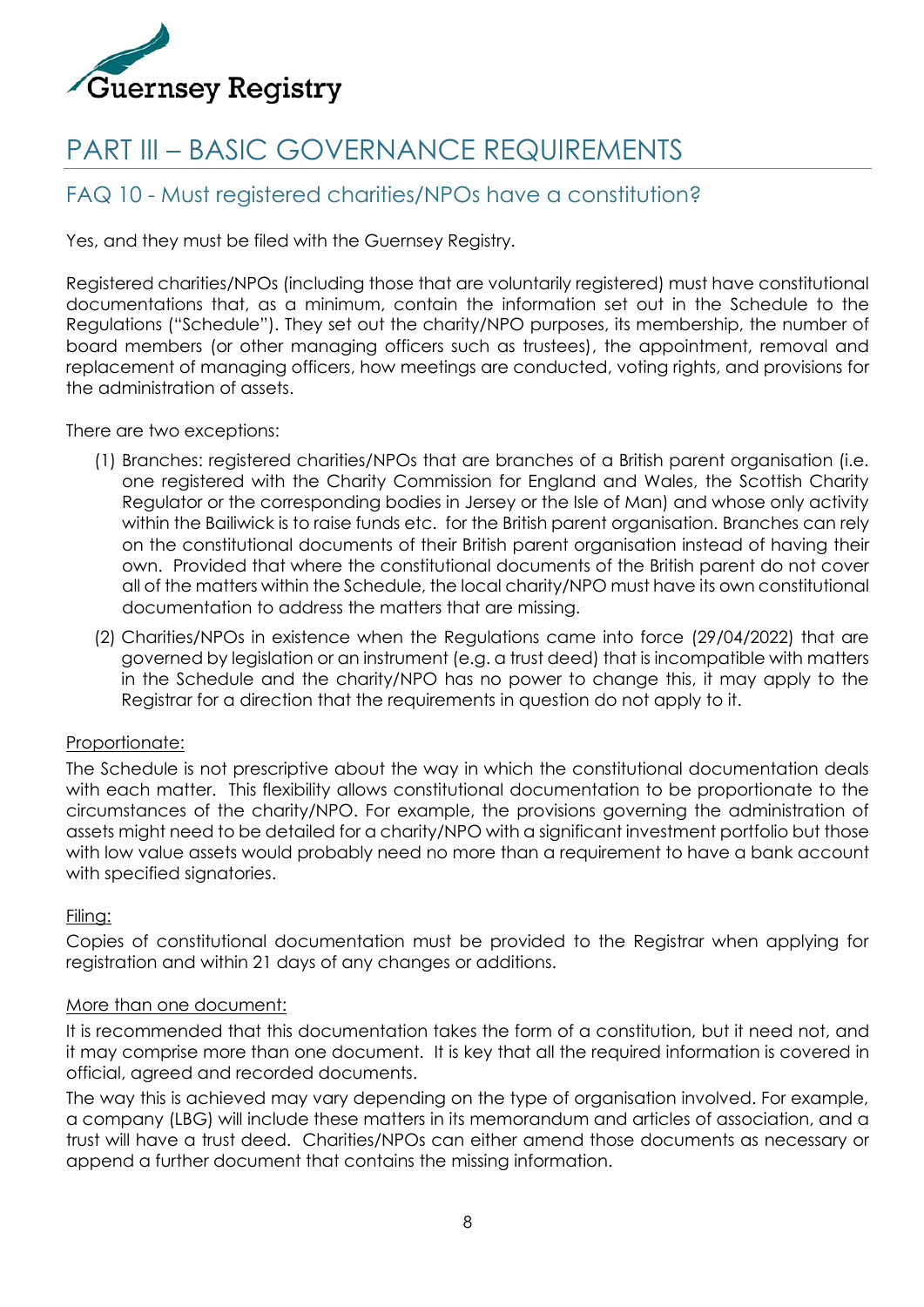

#### Review:

All registered charities/NPOs must review their constitutional documentation periodically and update it as necessary. If any changes are made to the documentation, updated copies must be filed with the Registrar within 21 days.

### <span id="page-8-0"></span>FAQ 11 - How many managing officers must a registered charity/NPO have?

#### A minimum of 3.

Charities/NPOs (including those that are voluntarily registered) must have a minimum of 3 managing officers, 2 of whom who are unconnected, i.e. not related to each other. One of the unconnected officers should occupy the role of Treasurer (or equivalent). The specific roles filled by managing officers will depend on the nature of the charity/NPO but would generally be the directors in the case of a company (LBG), the trustees in the case of a trust, or the committee members in the case of an unincorporated association other than a trust (e.g. a PTA).

#### Exemptions:

Charities/NPOs administered, directed or controlled by a corporate services provider (i.e. that is licensed to offer trust and/or corporate services by the Guernsey Financial Services Commission ("GFSC")). The corporate services provider will cover the functions that are otherwise carried out by a board, and the necessary degree of impartial oversight charity/NPO's activities.

Voluntary registered charities/NPOs may have only 2 managing officers. One person may act as Chair and Secretary, but the Treasurer must be a separated role and unconnected.

#### Recommendations:

Charities/NPOs operating outside the Bailiwick are recommended to have a minimum of 4 unconnected managing officers due to the greater risks involved and the need to widen the pool of people with a proper understanding of the activities of the charity/NPO.

Local branches who operate under their UK parent's constitution are recommended to have a minimum of 2 unconnected managing officers, for good governance and to comply with the requirement for 2 people to be involved in the release of funds.

### <span id="page-8-1"></span>FAQ 12 – What records must registered charities/NPOs keep?

Registered charities/NPOs (including those that are voluntarily registered) must make, keep and retain records of all financial transactions so that they can evidence the use of their funds.

They must also keep records of the following:

- Names and addresses of managing officers.
- Minutes of meetings of the managing officers and any other meetings of the members of the charity/NPO.
- Records relating to international activity, if relevant.
- If the charity/NPO is affiliated to another organisation, details of its relationship with the affiliate organisation and of the affiliate itself, including where it is registered.
- Details of any contracts the charity/NPO has entered into for goods or services with a value of £5,000 or more.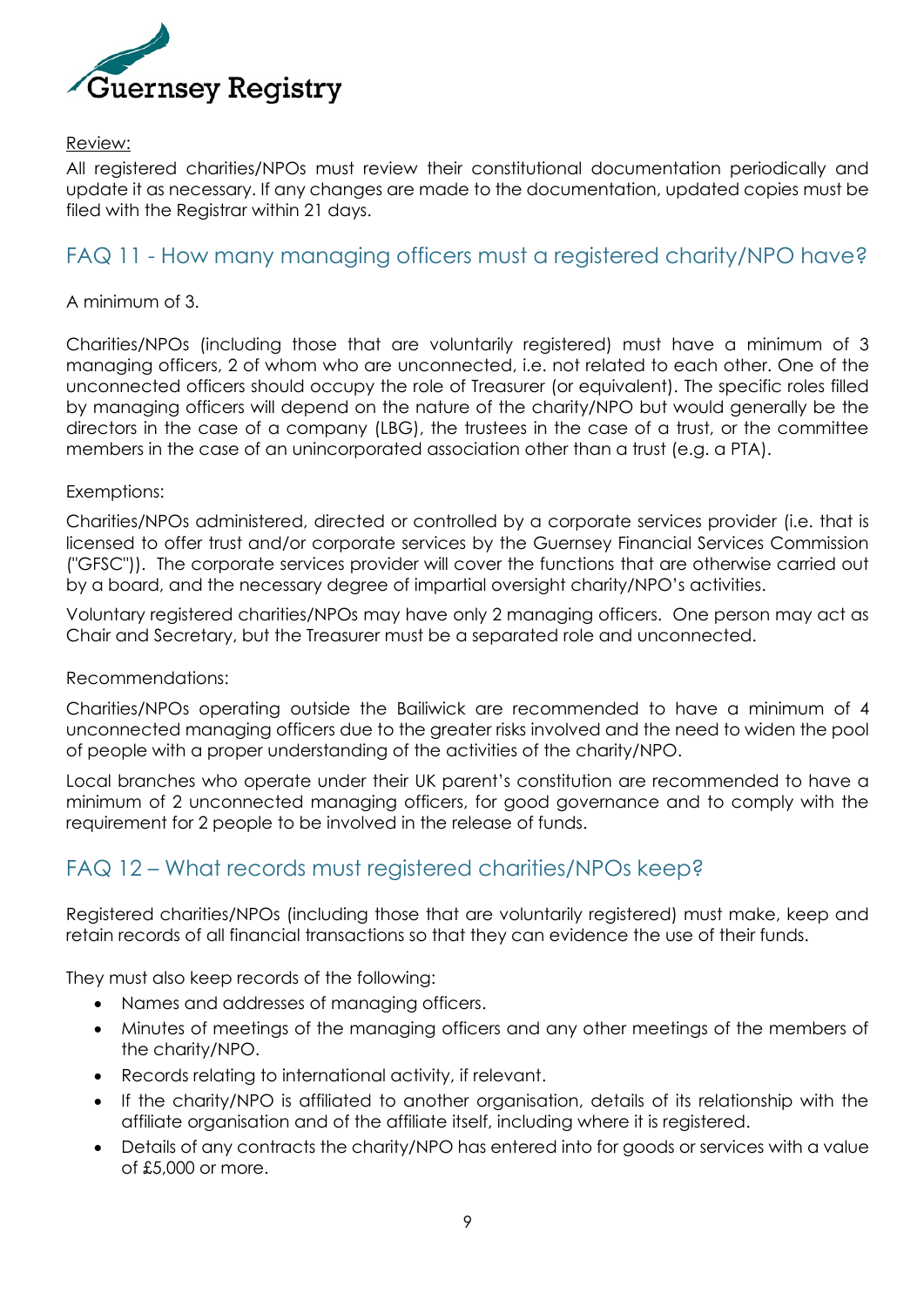

The records must be kept for a minimum of 6 years in a form that will enable them to be accessed easily.

### <span id="page-9-0"></span>FAQ 13 – What requirements are there about accounts or financial statements?

#### Financial Statements

All registered charities/NPOs, including those that are voluntarily registered, must prepare annual financial statements. This should include a breakdown of income and expenditure that is detailed enough to show and explain the financial position of the charity/NPO.

Local branches of a UK-registered parent organisation, the financial statement breakdown of income and expenditure may be the funds or other assets raised or received on behalf of the UK parent organisation, and the funds or other assets remitted to the UK parent organisation.

Charities/NPOs that are required to register, the annual financial statement must contain a balance sheet which is optional for voluntarily registered charities/NPOs.

#### Filing

Charities/NPOs that are required to be registered must file their annual financial statements with the Registrar within 12 months of the end of their financial year end. Voluntarily registered charities/NPOs are **not** required to file their annual financial statements.

#### Publicly available

Registered charities/NPOs that solicit or accept donations from the public, including those that are voluntarily registered, must make their most recent annual financial statements publicly available and may keep donor or beneficiary details confidential, at the discretion of the board.

This requirement applies to annual financial statements ending on or after 31 March 2023. However, there is nothing to stop those charities/NPOs that currently make their financial statements publicly available from continuing to do so.

The charities/NPOs may decide their manner of publication. They may choose to respond to specific requests on a case-by-case basis, or by making them generally available via the charity/NPO's website or on a public membership website.

Making financial statements public increases potential donors, and other interested parties, confidence in the charity/NPO and so all charities/NPOs are encouraged to do so irrespective of the legislation.

#### **Template**

Template financial statements will be available at www.guernseyregistry.com/charities.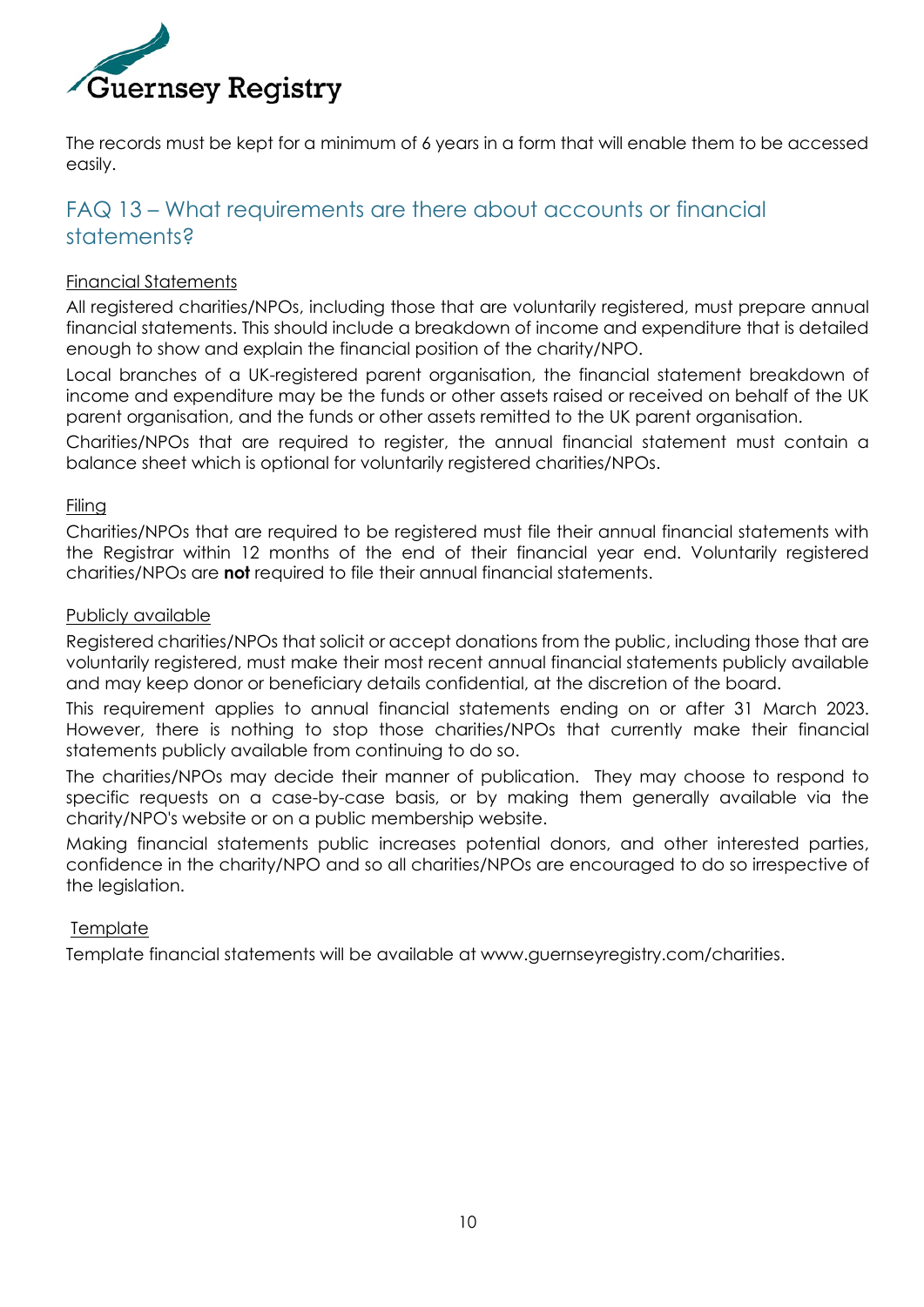

### <span id="page-10-0"></span>FAQ 14 – What financial controls must registered charities/NPOs have?

All registered charities/NPOs (including those that are voluntarily registered) must apply any financial controls set out in their constitutional (governing) documentation and have measures to promote probity and transparency which must include the following four principles:

#### 1. Funds must pass through a bank account

Charities/NPOs are required to use a bank account as far as is reasonably possible and when this is not possible a log of cash transactions and the reasons for them must be maintained. For example:

- Low-value payments traditionally made in cash (e.g. to a shop, café, plant sale or fete, or in a collecting tin on a flag day) are allowable but post-event cash takings must be paid into the charity/NPO's bank account.
- Charities/NPOs international activities in countries where the use of cash is the norm and it is not possible to use a cheque or bank transfer.
- There is an exemption for payments of up to £1,000 in any twelve-month period that are made within the Bailiwick and are incidental to the purposes of the charity/NPO. This is to cover payments that would ordinarily be made by cheque or bank transfer but where this is not feasible for some reason, (e.g. where a charity/NPO is in the middle of hosting an event and additional supplies need to be purchased urgently).

#### 2. Minimum of two unconnected people are involved in the release of funds

This could be achieved in a number of ways: dual signing authority on the bank accounts mandate, or internal authorisation by two people before any transfer of funds, or by the division of functions to ensure that one person has to approve the release of funds before another actually releases them. Please note:

- It is not compulsory to have two signatories on a bank account as in some situations (primarily where bank transfers are made online rather than by cheque) it is not possible because dual release is not available, is overly burdensome, generates additional costs or training needs.
- The general expectation is that the two people would be managing officers of the charity/NPO, when possible.

The Regulations permit charities/NPOs to set a *de minimis* threshold below which dual agreement is not necessary, provided that:

- 1. The amount set must take into account, and be proportionate to, the financial risks of the charity/NPO; and
- 2. The charity/NPO must notify the Registrar of the amount, and the Registrar does not have any objection to it on proportionality grounds.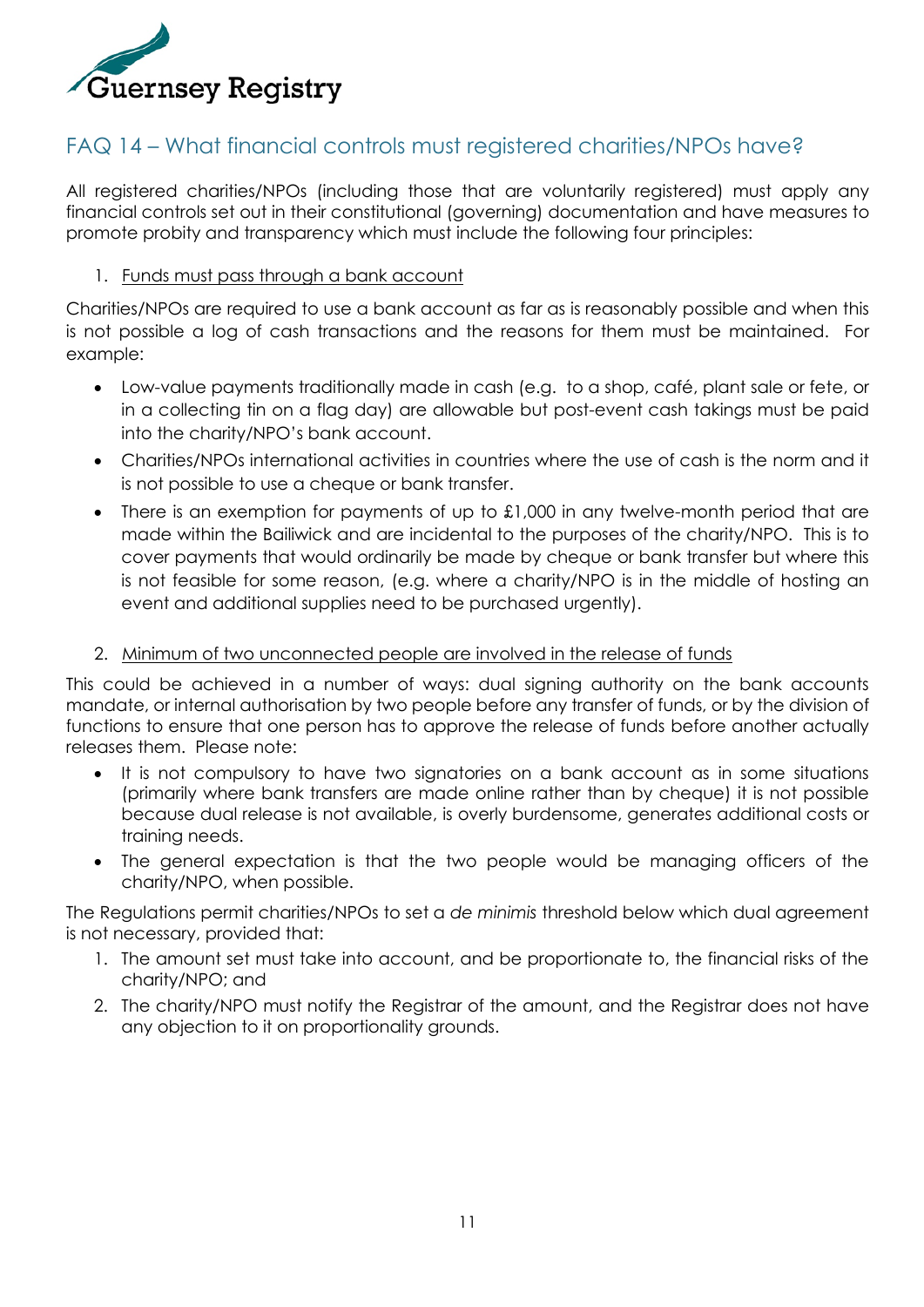

#### 3. Keep assets of a registered charity/NPO separate from those of any third party

It is generally expected that a registered charity/NPO will have its own bank account and that payments to or from the charity/NPO will be made via that account rather than via the account of a third party. However:

- 1. If due to circumstances, it is not possible or practicable to do so (e.g. where a charity/NPO has only just been set up and does not yet have its own bank account), clear and detailed records should be made of any payments made to or by a third party on behalf of the charity/NPO.
- 2. If a managing officer or other member makes a loan to the charity/NPO (for example to get it off the ground when it is first established), this must be clearly recorded, along with details of any repayment by the charity/NPO.
- 3. If it is in the financial interests of the charity/NPO for payments to be made into the account of a third party (e.g. if this will lead to reduced bank charges), this is permitted by Regulations for payments up to £1,000 provided that:
	- the third party's bank account is in the Bailiwick;
	- an unconnected managing officer has given consent; and
	- the transaction and consent is recorded in the charity/NPO's records.

Third parties in this context include the managing officers or members of the charity/NPO itself.

#### 4. Policies and procedures that follow accepted accounting principles and controls

*This does not apply to charities/NPOs that have registered voluntarily.* 

These policies and procedures must include making financial information available to the board (managing officers).

Policies and procedures will vary depending on the nature of the charity/NPO but in general terms, the lower the value of a charity/NPO's assets, the more simple their policies and procedures can be.

#### *Work is currently underway to prepare more detailed guidance on accounting etc. policies which is expected to be issued later in 2022.*

## <span id="page-11-0"></span>PART IV – RISK MITIGATION MEASURES

### <span id="page-11-1"></span>FAQ 15 – What are the risks that mitigating measures should address?

Mitigating measures should address the risk of a registered charity/NPO being used for criminal purposes. This means money laundering, fraud, bribery and corruption. For charities/NPOs that carry out international activity (other than remitting funds to a UK -registered charity/NPO), this also means terrorist financing. This is in recognition of the higher risk profile arising from international activity and is the subject of separate guidance.

### <span id="page-11-2"></span>FAQ 16 – What mitigating measures should be put in place?

There is a general requirement to put in place controls to ensure that funds and assets are fully accounted for, are used in accordance with the aims etc. of the charity/NPO, and the charity/NPO complies with all of its legal and constitutional requirements. See FAQ 17.

There is a specific requirement to identify donors and beneficiaries and carry out compliance reviews. See FAQ 18.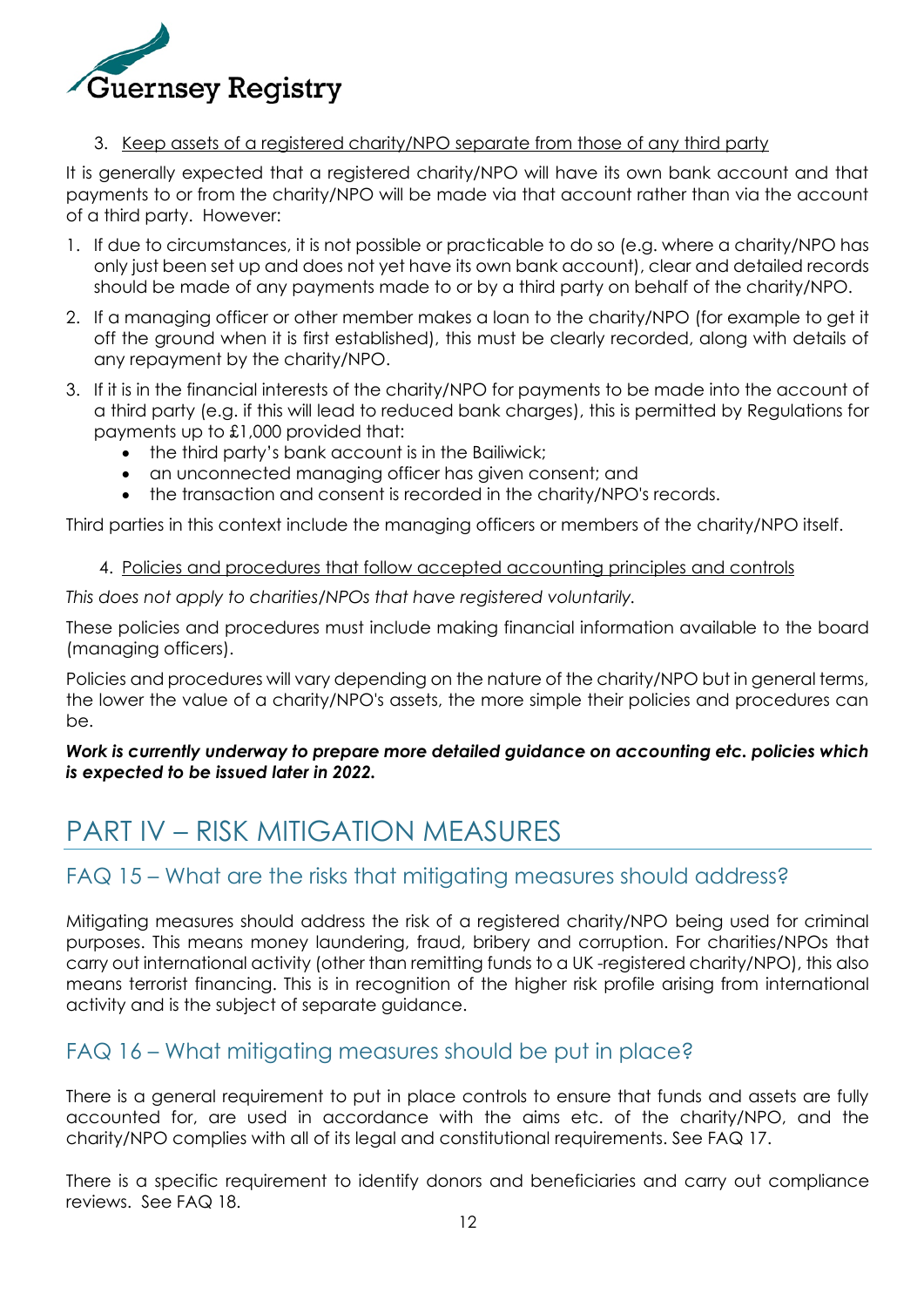

There are specific requirements for Internationally active charities/NPOs about anti-financial crime policies and dealing with international partners, which are looked at in separate guidance relating to international activity.

### <span id="page-12-0"></span>FAQ 17 – What general controls should be put in place?

Registered charities/NPOs should already have sufficient controls to address financial crimes such as fraud or bribery and corruption. However, terrorist financing is looked at in separate guidance for internationally active charities/NPOs.

For domestically focussed charities/NPOs, the basic governance measures summarised in FAQ 1 and outlined in PART III, may be sufficient to mitigate the risk of being abused for criminal purposes.

Additional controls will be required if there is something about the charity/NPO's profile or activities that makes it particularly vulnerable to abuse (e.g. activity that is known to be targeted by criminals, or high value assets and its managing officials have little financial experience).

All charities/NPOs that carry out international activity (other than remitting funds to a UK-registered organisation) will usually be expected to have additional controls in place, in order to address the greater risks of being abused for criminal purposes as they have less control over the use of their assets.

Controls may include all or some of the following, depending on the circumstances of the charity/NPO;

- Segregation of duties where possible
- Regular bank reconciliation checks
- Multiple signatories for all bank account activity
- Having professionally audited accounts
- Restricting full access to all areas of the accounting system
- Regular review of and spot checks on payroll records to ensure consistency with staff movements
- Reconciliation of supplier statements, invoices and creditor balances
- Documented authority thresholds for the approval of and payments to suppliers
- Random checks to ensure expenditure below key thresholds is legitimate
- Procedures to address any employee/trustee connections with suppliers.

### <span id="page-12-1"></span>FAQ 18 – When should identification measures be carried out?

A registered charity/NPO must identify donors and beneficiaries:

- 1. If it receives a donation from outside the Bailiwick or provides assets etc. to a beneficiary outside the Bailiwick of **£15,000** or more, in any one year (whether in the form of a single payment or a series of payments), it must identify the donor or beneficiary. This does NOT apply to:
	- Distributions outside the Bailiwick that do not comprise international activity under the Ordinance (see FAQ 7).
	- Donations or distributions of physical items (rather than a monetary transaction) unless the item has a market value which is readily apparent (i.e. on the basis of easily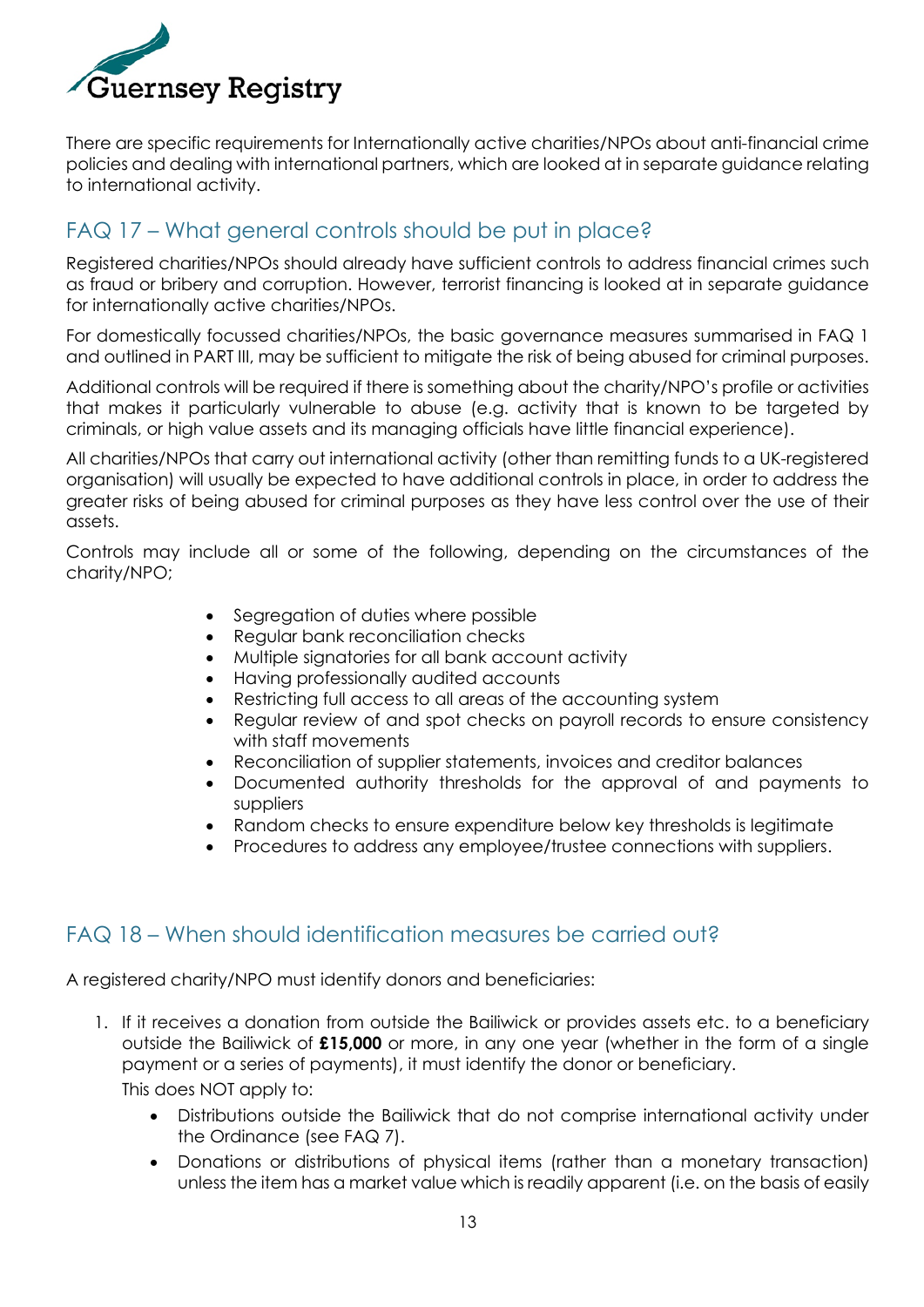

ascertainable information such as from an internet search) to be **£15,000** or more (or would do if counted together with other items donated in the same year). The vast majority of donations and distributions take the form of money, however, charities/NPOs may receive a valuable item such as a painting or a vintage car that could easily be sold. This would not include perishable items such as foodstuffs unless they are provided in such form and quantity that they would ordinarily be expected to be sold on.

2. If it receives an **unusual** donation or beneficiary request, it must identify the donor or beneficiary. For example where the charity/NPO is requested to use cash in circumstances where it would expect to use a bank account, or if a payment is made or received via a third party for no obvious reason.

Identification measures should be carried out before the registered charity/NPO receives or makes the donation or distribution in question, or as soon as possible afterwards. If for example unexpected funds are received directly into the charity/NPO's bank account, it is accepted that the charity/NPO cannot reasonably carry out identification measures on the donor beforehand but should do so as soon as possible.

The impact on domestically focused charities/NPOs is likely to be very limited.

There is no requirement to carry out identification measures at all in relation to the governments of the Bailiwick or persons linked with them, and charities/NPOs registered with the Charity Commission for England and Wales, the Scottish Charity Regulator or the corresponding bodies in Jersey or the Isle of Man. In these circumstances the charity/NPO must independently check the donor/beneficiary's registration status.

### <span id="page-13-0"></span>FAQ 19– What are the identification measures that should be carried out for donors?

For donors to which the identification measures apply (see FAQ 18) charities/NPOs are required to take reasonable measures to establish and document their identity. Please note:

- What is reasonable will depend on the circumstances, and this may mean that in some cases only very limited steps can be taken.
- Charities/NPOs are not required to have measures that are equivalent to customer due diligence of the kind carried out by a financial services business. Essentially, a charity/NPO must do its best to check the identity of its donors based on information that is readily available to it (for example because it already holds information on the donor or knows the donor well from previous dealings, or there is information about the donor online).
- Charities/NPOs are not expected to devote significant costs or efforts trying to obtain additional information that is not readily available.

The measures taken will vary depending on the whether the donor is an individual, an entity with a local connection or not:

**Individuals:** establishing identity will usually be straightforward and require nothing more than recording the person's name and address.

**Entities with local connection:** for Guernsey legal persons and Alderney companies that are regulated by the GFSC or administered by a corporate services provider, the name and address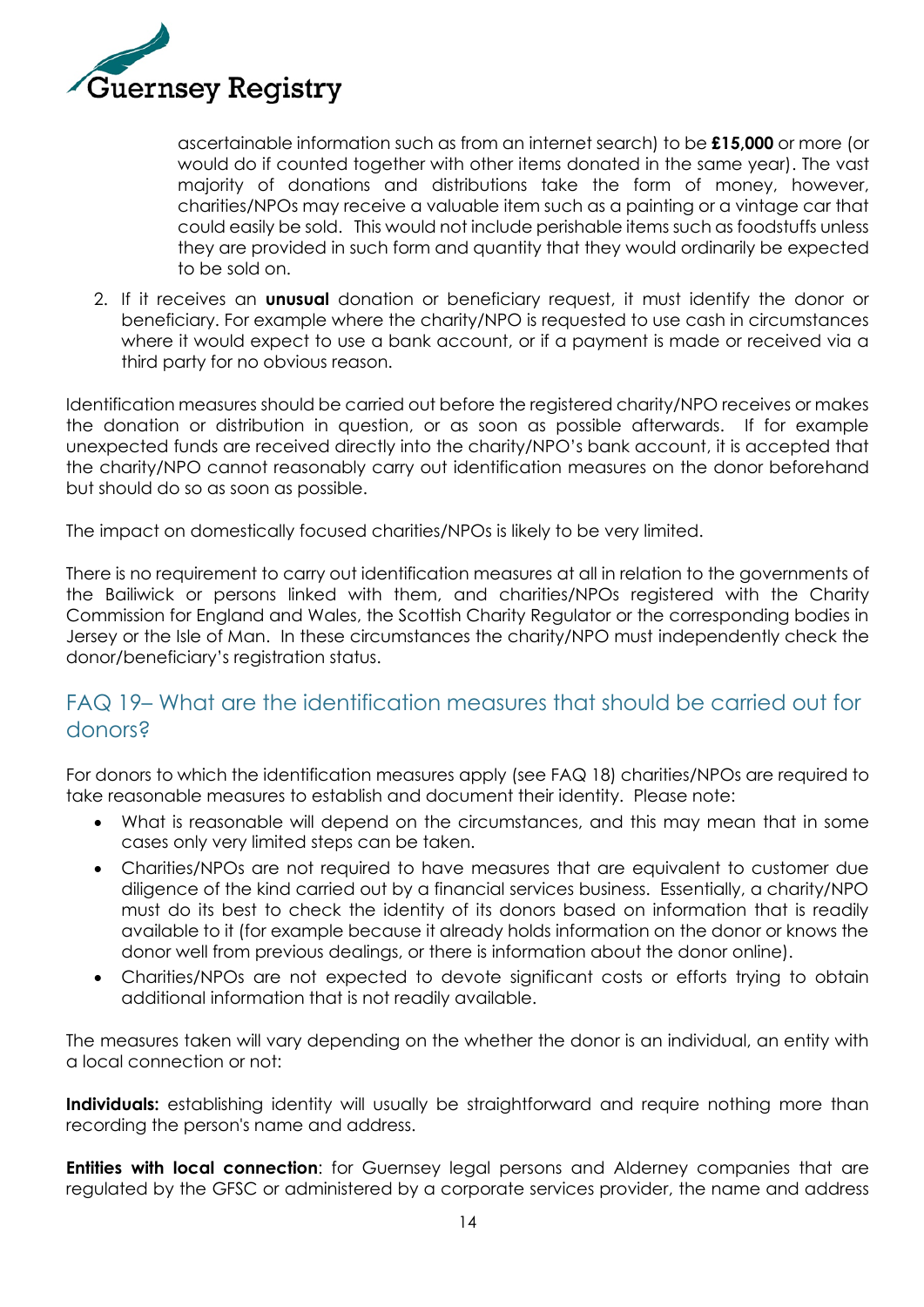

of the entity should be recorded and it is not necessary to identify the individuals who own or control the entity.

**Foreign entities:** for foreign entities that are not administered by a corporate services provider, the requirement to carry out reasonable measures will generally be met by making an enquiry of the entity about its owners/controllers , i.e. board members and any other person exercising control in the background, and cross-checking this against other information held by the charity/NPO or information in the public domain (for example the website of the entity, or a public register such as the register at Companies House in the UK).

### <span id="page-14-0"></span>FAQ 20 – What are the identification measures that should be carried out for beneficiaries?

For beneficiaries to which the identification measures apply (see FAQ 18) charities/NPOs are required to take reasonable measures to establish and document their identity, and their credentials, *bona fides* and good standing. Please note:

- What is reasonable will depend on the circumstances, and this may mean that in some cases that only very limited steps can be taken.
- Charities/NPOs are not required to have measures that are equivalent to customer due diligence of the kind carried out by a financial services business. Essentially, a charity/NPO must do its best to check the identity of its beneficiaries based on information that is readily available to it (for example because it already holds information on the beneficiaries or knows the beneficiaries well from previous dealings, or there is information about the beneficiary online).
- Charities/NPOs are not expected to devote significant costs or efforts trying to obtain additional information that is not readily available.

Identification of beneficiaries is a two-stage process:

**Stage one: identify -** identify the parties to whom the funds or other assets or forms of assistance will be provided (both direct and indirect recipients) and record their name, address and reason for entitlement to the benefit.

**Direct recipient** is the person to whom the distribution is made, even if it does not give them any personal advantage, and this includes persons who act as conduits or intermediaries. **Indirect recipient** is someone who will ultimately benefit from a distribution. For example, if a distribution is made to the spouse of a sick person to enable the spouse to buy that person a wheelchair, the spouse is a direct recipient, and the sick person is the indirect recipient.

Different considerations apply depending on the ultimate beneficiary:

For a group of individuals, it will only be reasonable to apply identification measures to the members of the group, if its individual members can be easily identified (e.g. where a distribution is for the benefit of a small and limited group, such as the members of a nuclear family).

For the benefit of a potentially large or unlimited group (e.g. the pupils of a school or the patients in a hospital). In that situation, the members of that group cannot be easily identified so the identification duties do not apply, but will apply to the recipient (e.g. the principal of a school or the administrator of a hospital).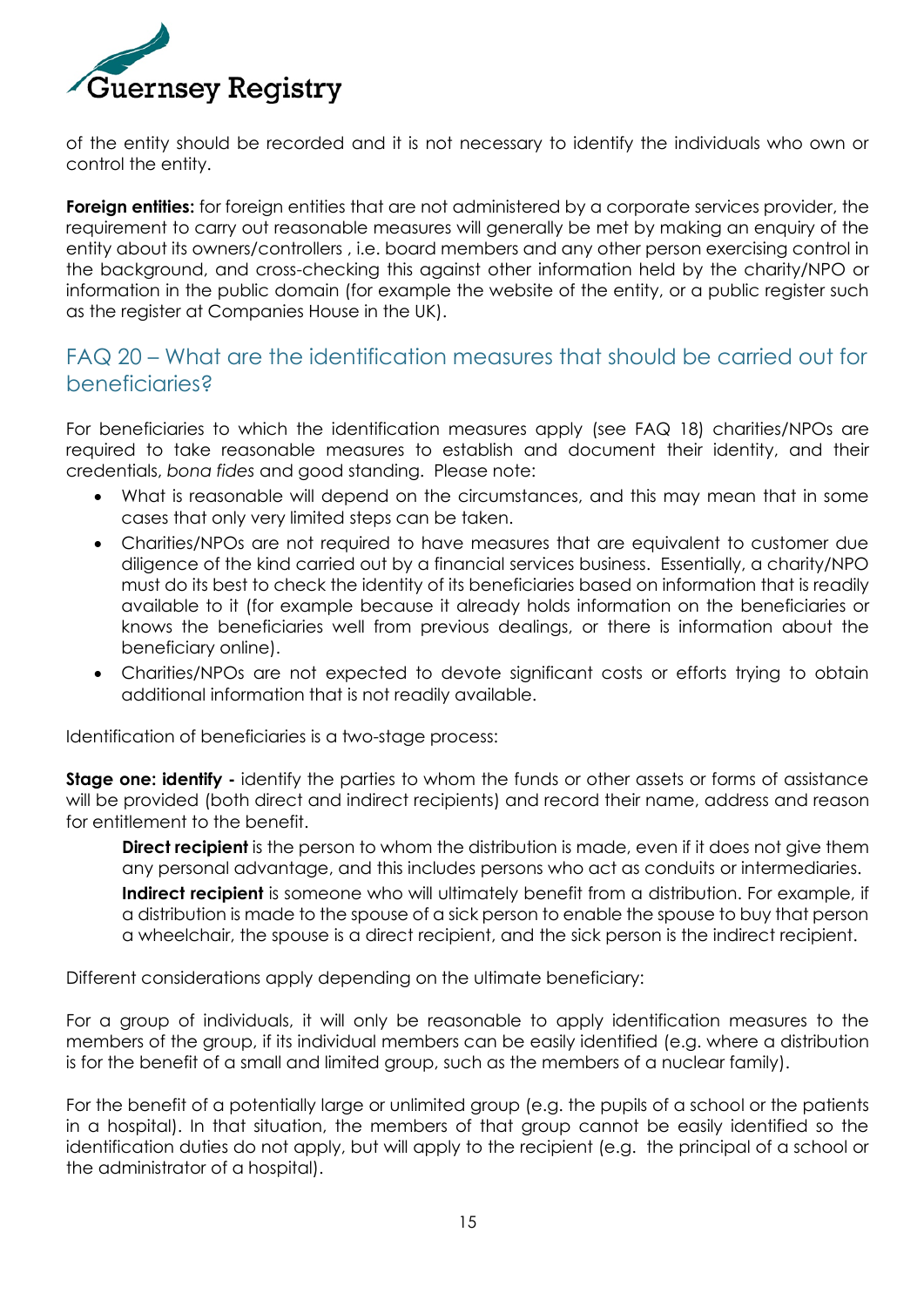

For distribution to an entity, the identification measures apply to the individuals who own or control that entity, subject to the exemptions for local entities or foreign entities that are locally administered entities as outlined under FAQ 19.

**Stage two: credentials-** confirm the credentials etc. of the identified beneficiaries to determine, as far as is reasonably possible, whether there is reason to believe that the benefits will be used for criminal activity. Whether deliberate on the part of the beneficiary, or if that individual or entity is likely to advertently or inadvertently cause or facilitate criminal activity (e.g. where the potential recipient is dominated by a third party who is suspected of being involved in crime, or where the intended recipient is an entity that is known to have very weak financial controls and is highly vulnerable to fraud or corruption).

In this context the meaning of 'credentials' includes suitability, circumstances, achievements, qualities or aspects of a persons background that can be used to indicate their entitlement to receive benefits.

The measures will vary depending on the circumstances:

**Longstanding relationship:** For distributions that are made to a beneficiary with whom a charity/NPO has a longstanding relationship, the charity/NPO would not normally be expected to do more than check whether it has any knowledge or information from its previous dealings with the beneficiary which might give cause for concern. If it does, it would probably be necessary to make enquires of the beneficiary or third parties known to the charity/NPO that may have relevant information, and perhaps check for any other relevant information in the public domain by an internet search. These measures should usually be followed when a charity/NPO is helping a beneficiary for the first time, unless the beneficiary is well known to it for other reasons.

**Foreign entity:** If the beneficiary is a foreign entity (that is not administered etc. by a corporate services provider) these measures should be applied to its board members and any underlying controllers that have been identified.

If the potential recipients are in a part of world with limited infrastructure (and the charity/NPO not directly involved in making distributions within the relevant country so is not in a position to make enquiries about potential recipients), it may rely on an affiliated organisation or other international partners as sources of information. This is likely to be the case for many charities/NPOs that carry out international activities and these measures are included in separate guidance relating to international activity.

**Entities with local connection:** Where the potential beneficiary is a local company etc. or a foreign entity administered etc. by a corporate services provider, the only requirement is to take reasonable measures to confirm the credentials etc. of the entity itself by recording information that is readily available to it. Where the entity is administered etc. by a corporate services provider, the charity/NPO can rely on the verification etc. requirements that the corporate services provider is subject to under the legal framework for anti – money laundering and countering the financing of terrorism (AML/CFT framework) and will not, generally, need to do more than confirm the involvement of the corporate services provider. However, if the charity/NPO has reason to be concerned about the entity (or any person connected with it) further steps would usually be necessary, but a charity/NPO would not generally be expected to go beyond looking at information in the public domain.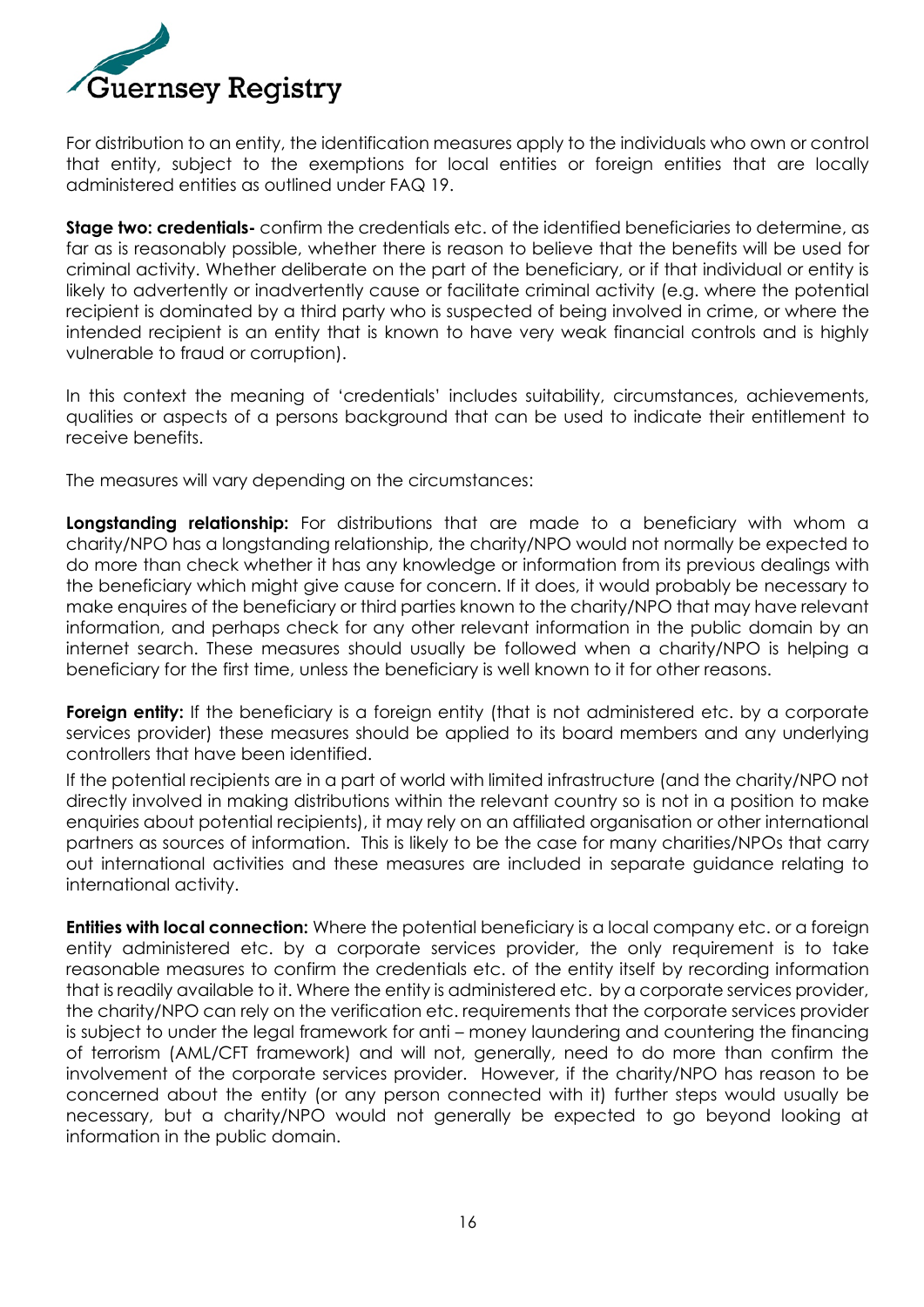

### <span id="page-16-0"></span>FAQ 21– What must charities/NPOs do after taking identification measures?

#### Donation register

Charities/NPOs must record the names of the donors and the amount of the donation in a register. If a donor wishes their identity or the amount of their donation(s) to be treated as confidential the charity/NPO may agree to record the details in such a way that protects confidentiality (e.g. by maintaining a confidential section of the register that is available to managing officers but not to the wider membership).

#### Beneficiary register

The names of beneficiaries, the value of distributions made to them, and their credentials must be recorded in a register. This should be done in a way that respects confidentiality, particularly where sensitive information is involved (e.g. a person's financial or medical details).

**IMPORTANT: If a charity/NPO cannot carry out the required identification measures for any reason or has concerns that accepting a donation or making a distribution to a beneficiary may expose it to the risk of being abused for criminal purposes, it should put in place mitigating measures. This might be making further enquiries, applying conditions or extra controls to the donation or distribution, or in some cases deciding to decline the donation or not to make the distribution. Where a donation or a distribution proceeds but is made subject to mitigating measures, a summary of those measures should be recorded in the register.**

### <span id="page-16-1"></span>FAQ 22 – Should a charity/NPO tell the authorities if it suspects a person is involved in criminality?

This legislation does not require charities/NPOS to report suspicion. However, they may choose to do so voluntarily by providing information to the police on a confidential basis in the same way as any concerned citizen.

**Under the AML/CFT framework suspicion of money laundering or terrorist financing must be reported without "tipping off" the donor or beneficiary.** These requirements apply to any suspicion acquired in the course of business, including trade, professional or economic activity. The requirement would therefore apply to any suspicion acquired by a person employed by a charity/NPO in the course of that employment, any suspicion acquired by a corporate services provider in the course of administering etc. a charity/NPO, or any suspicion acquired by a volunteer in the course of economic activity for the charity/NPO such as raising or distributing funds.

There are also requirements to report possible breaches of international sanctions under the Bailiwick's sanctions legislation. These requirements primarily apply to financial services businesses but there are some sanctions regimes where the reporting requirements apply more widely. These wider requirements are not directed at charities/NPOs specifically, but they could be relevant to the activities of a charity/NPO that is involved in international activity. This is looked at in the separate guidance relating to international activity, and internationally active charities/NPOs should also look at information about specific sanctions regimes on the States of Guernsey website to familiarise themselves with any sanctions regimes that might be relevant to them. There is also information about sanctions on the websites of the Registry, and the GFSC.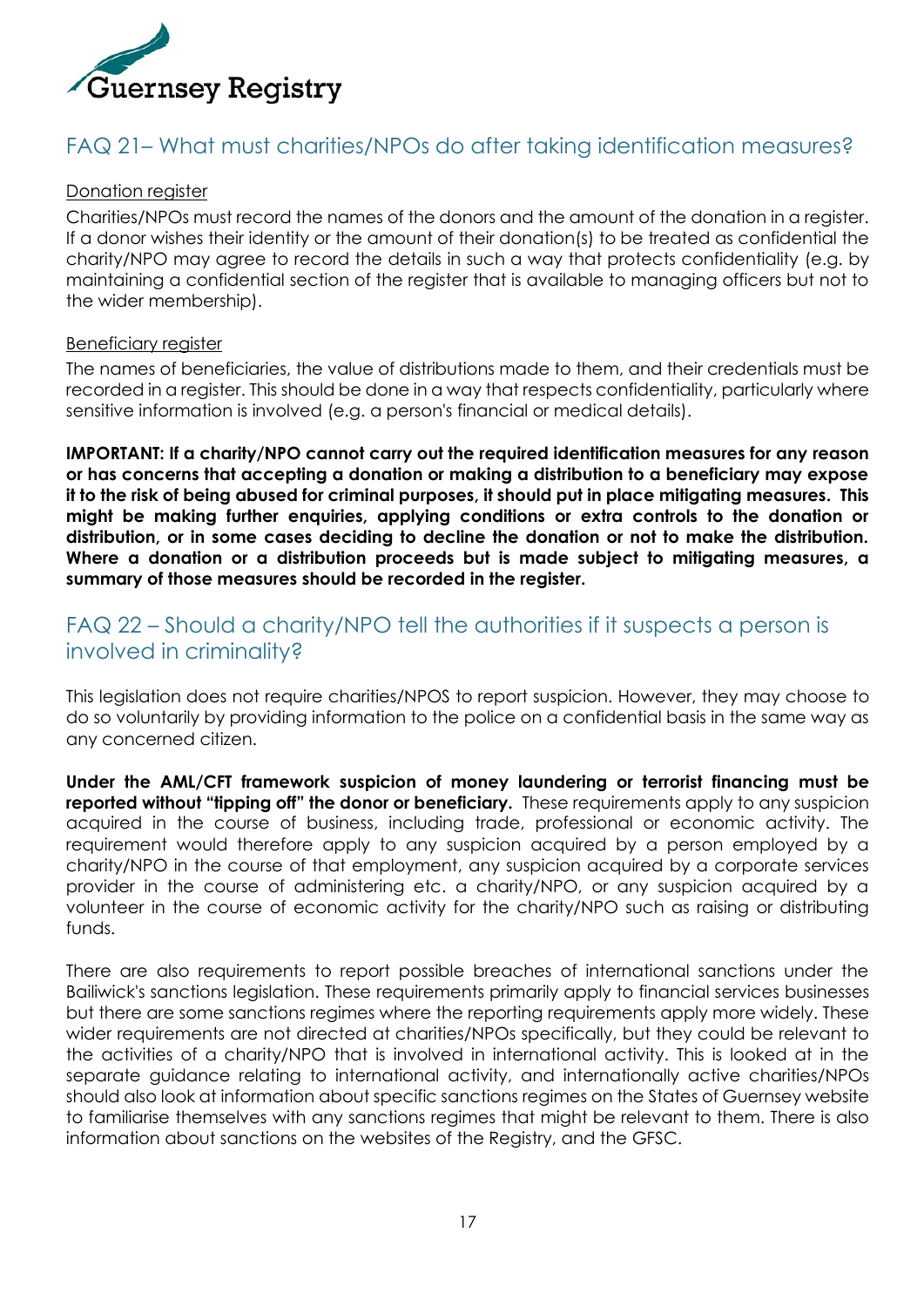

### <span id="page-17-0"></span>FAQ 23 – What reviews should charities/NPOs undertake?

#### Compliance with legislation review

Registered charities/NPOs should review their compliance with the legislation (and their antifinancial crime policies if they carry out international activity) annually. If they detect any failures of compliance they should put in place mitigating measures.

#### Review of constitutional documents

Registered charities/NPOs should also review their constitutional documentation periodically and update it as necessary. This will apply to all registered charities/NPOs except those that are local branches of British parent charities/NPOs to the extent that they are covered by the constitutional documentation of the UK parent organisation. A review every 5 years would generally be considered sufficient unless there is a change in circumstances or to applicable requirements that need to be addressed more urgently.

#### Review of anti-financial crime policies

Internationally active charities/NPOs should also review their anti-financial crime policies. However, this will generally need to be done more frequently than the reviews of constitutional documentation because of the rapid way in which financial crime can evolve, particularly when it relates to terrorism. As a general rule, policies relating to terrorist financing should be reviewed annually and those relating to other forms of financial crime should be reviewed every two years.

**Important:** These reviews are important to ensure that registered charities/NPOs are aware of their risks and take account of any changes to their circumstances. The scale of the reviews will depend on the complexity of the activities of the charity/NPO, but in general this is expected to be a fairly high-level exercise rather than a detailed investigation.

**Recorded**: The charity/NPO must record the review findings and details of any remedial action.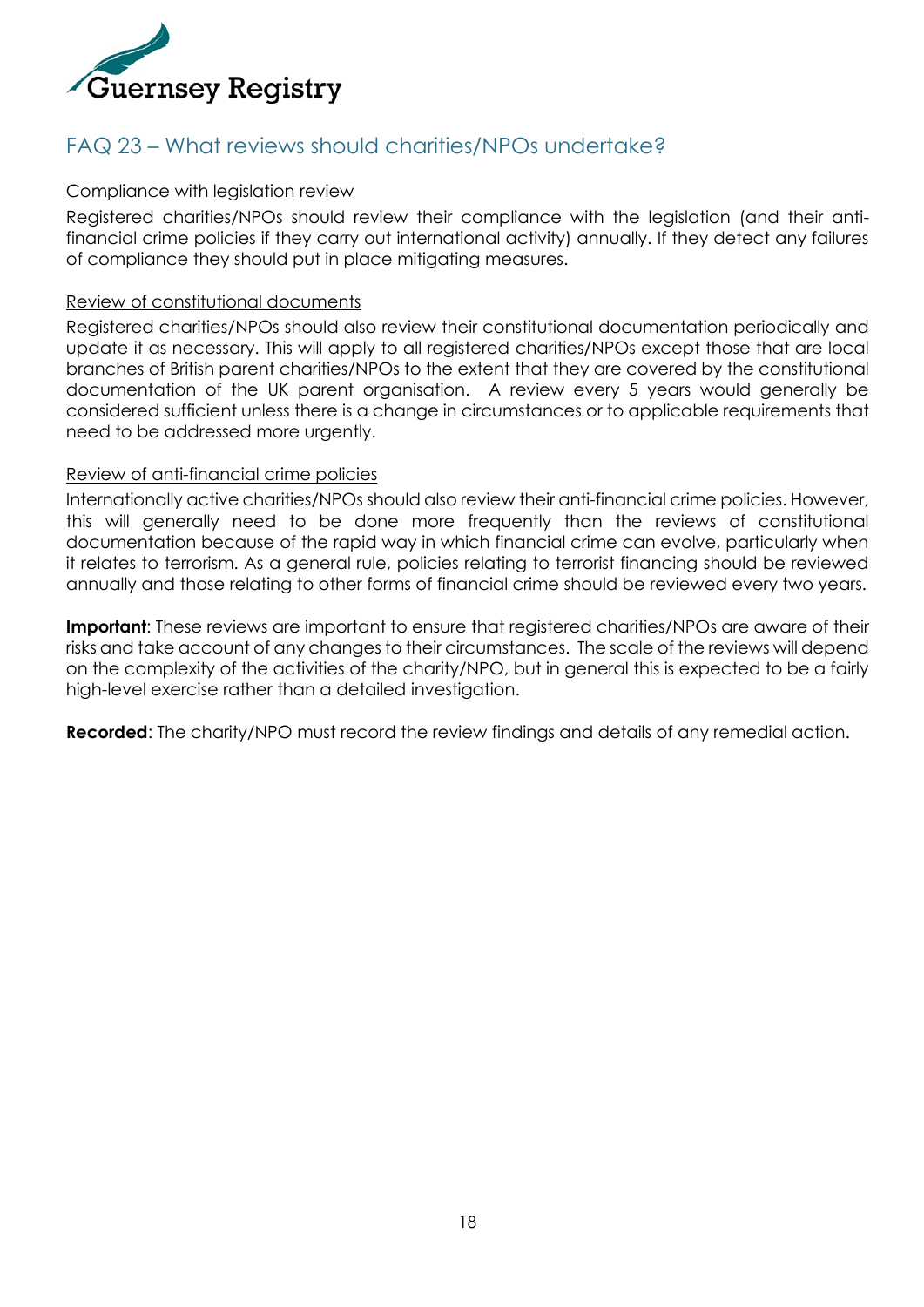

## <span id="page-18-0"></span>PART V –COMMONLY USED TERMS

### <span id="page-18-1"></span>FAQ 24 – What is affiliation?

Affiliation does not mean simply supporting another organisation, for example by donating funds to it. Instead, it means having an agreement with a parent organisation that governs the way in which the charity/NPO conducts itself. The level of detail in the agreement will vary, but at a minimum will usually include permission for the name and branding of the parent organisation to be used by the charity/NPO and a requirement that the charity/NPO acts in accordance with the aims and purposes of the parent organisation.

### <span id="page-18-2"></span>FAQ 25 – What is money laundering?

Money laundering is an offence that may arise after the commission of an offence that generates proceeds, such as fraud or corruption. It is the process of disguising those proceeds to make them appear to have come from a legitimate source. Money laundering may be carried out by the perpetrator of the crime or by a third party to assist the perpetrator and may take different forms.

At its simplest this may involve no more than passing payments through the bank account of a third party and then back to the perpetrator of the crime. The bank account could be in the name of a friend or family member of the perpetrator but could also be an account set up for these purposes, for example in the name of a sham organisation.

Money laundering may also involve moving money between different bank accounts to try to create a false trail as to the origin of the money. In more complex schemes, perpetrators of crimes will try to put more distance between themselves and the proceeds of their crimes, usually through the use of intervening structures such as companies or trusts. For the most sophisticated money laundering schemes, it is also common for different jurisdictions to be involved, for example where there is a bank account in one jurisdiction that is in the name of a company incorporated in a second jurisdiction, and the shares of the company are the property of a trust created in a third jurisdiction.

### <span id="page-18-3"></span>FAQ 26 – What is terrorist financing?

Terrorist financing means raising or providing funds or other assets for purposes related to terrorism. Generally speaking, terrorism means carrying out an act in support of a particular cause that is intended to intimidate the public or influence government behaviour. The act in question may involve violence against people or property (e.g. by the use of explosives or weapons), creating serious health and safety risks (e.g. by use of chemical weapons) or undermining computer systems. Terrorism also includes certain other activities such as threatening to use nuclear materials or kidnapping internationally protected persons such as diplomats.

However, terrorist financing does not only mean financing these specific activities but also extends to financing terrorist training or activity intended to promote terrorist ideology. In addition, it includes raising or providing funds for the benefit of terrorist charities/NPOs or individual terrorists for legitimate purposes (e.g. the payment of rent). This is because discharging